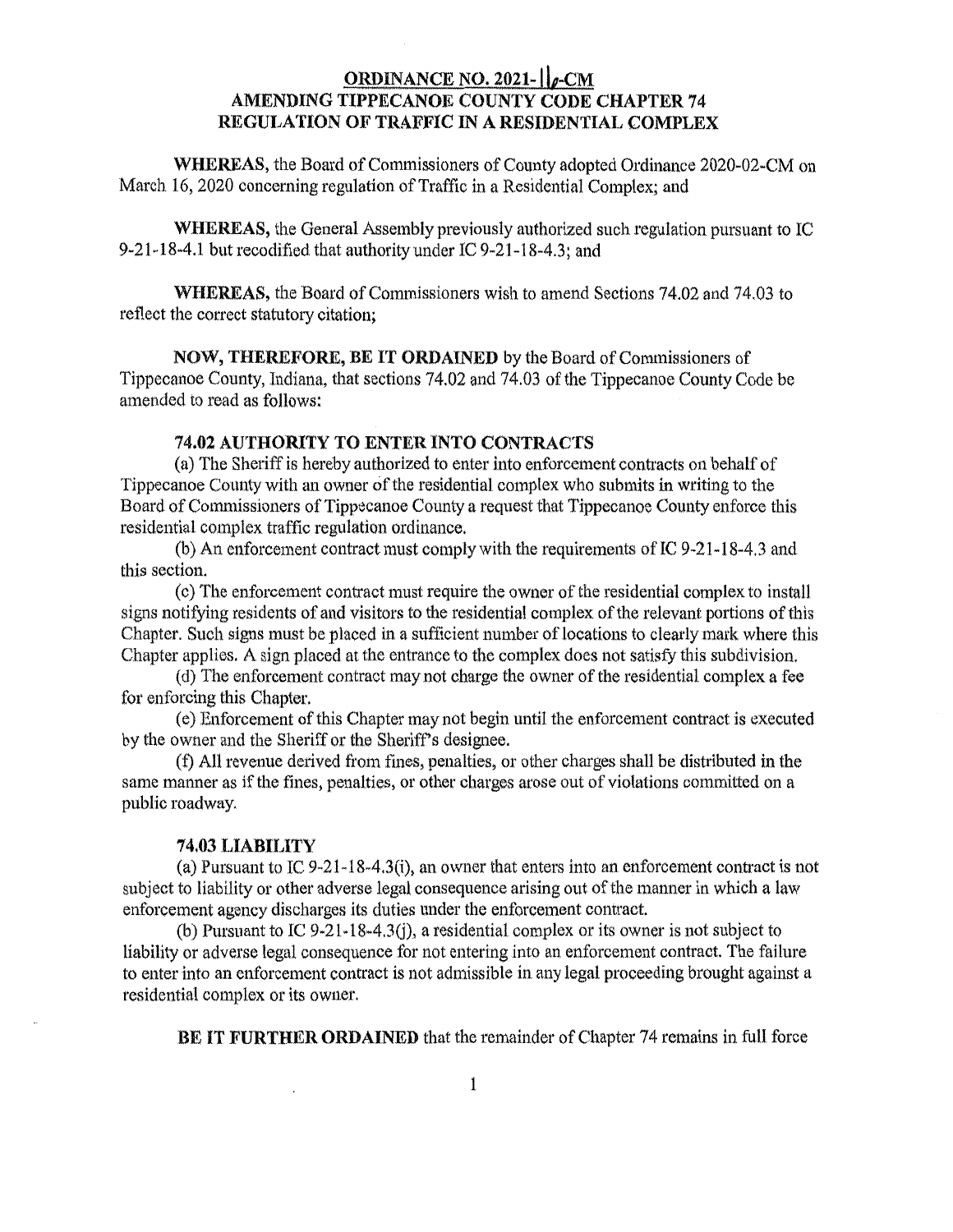and effect and that **this** Ordinance shall be effective **upon** passage.

Presented to the Board of Commissioners of Tippecanoe County, Indiana, and approved on first reading **this** (3+5, day of *1* Ala! *,* 2021, by the following vote:

> BOARD OF COMMISSIONERS OF TIPPECANOE COUNTY

VOTE

Yes

omas P. Murtaugh, President

Yes

David S. Byers, Vice President

 $Y_{es}$   $\frac{1}{\sqrt{2\pi}}$   $\frac{1}{\sqrt{2\pi}}$ 

Tracy A. **Brown,** Member

**ATTEST:** 

Robert Plantenga, Auditor of Tippecanoe County